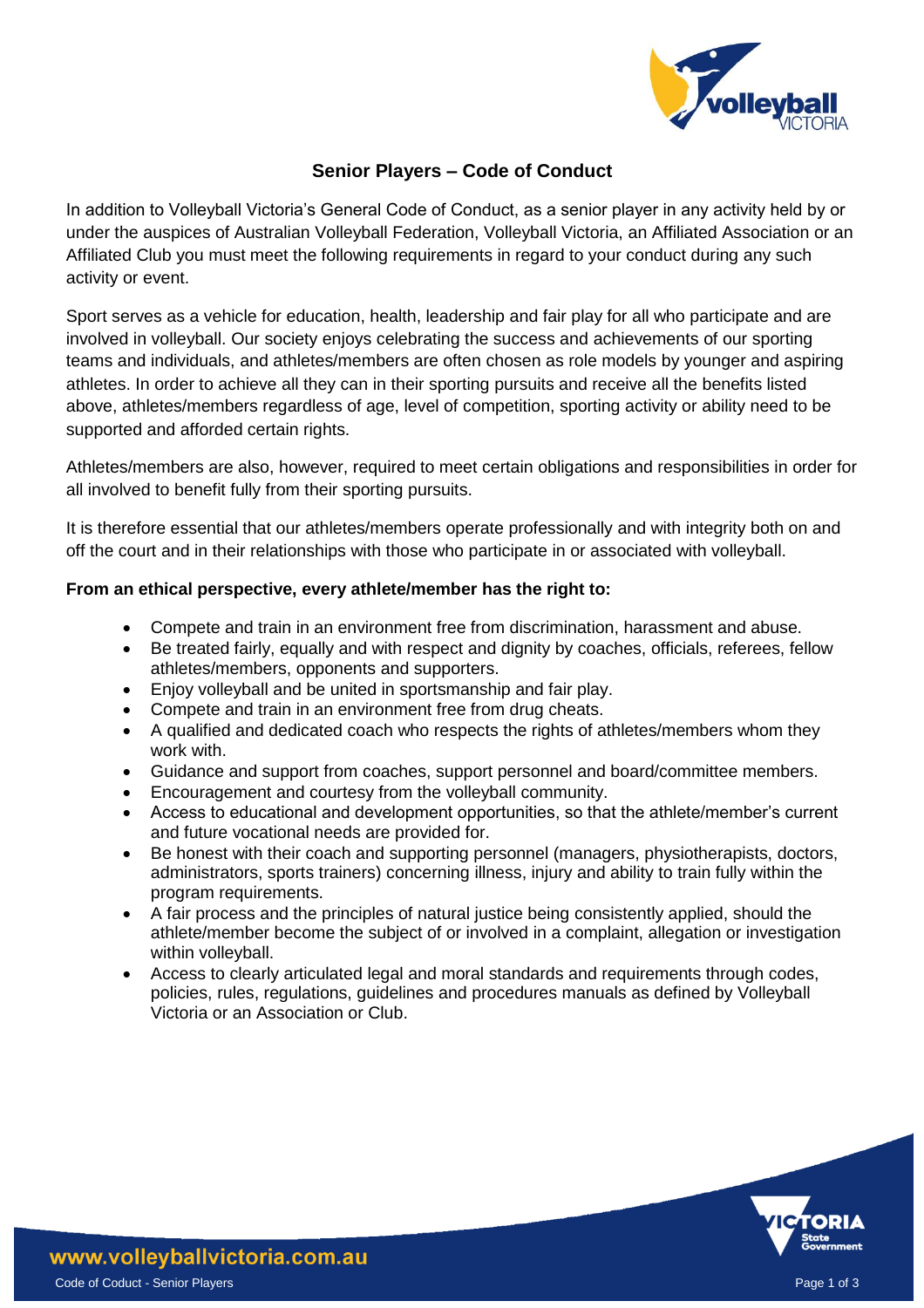

## **From an ethical perspective, every athlete/member is responsible for:**

- Contributing to a safe environment for other athletes/members and participants (including coaches, officials, referees, parents, administrators and support personnel) that is free of discrimination, harassment and abuse.
- Treating all athletes/members and participants fairly, with respect and dignity regardless of gender, race, place of origin, athletic potential, colour, sexual orientation, religion, political beliefs, socio-economic status and other conditions.
- Promoting fair play, team work and appropriate sporting behaviour.
- Accepting victory and defeat with dignity and grace.
- Refraining from any behaviour that may bring volleyball or state, association or club into disrepute.
- Conducting yourself with integrity and honour both on and off the court and being a positive role model for others.
- Respecting the talent, potential and development of fellow athletes/members, competitors, coaches, referees and officials.
- Providing feedback to coaches, referees, officials, support personnel and other participants in a professional manner that is appropriate and sensitive to their needs.
- Maintaining an uncompromising adherence to volleyball's standards, rules, regulations, codes, by-laws and policies encouraging others to do likewise.
- Not using their involvement with volleyball, a member association or an affiliated club to promote their own beliefs, behaviours or practices where these are inconsistent with those of the sport or the club.
- Being knowledgeable of an complying with the anti-doping rules set out by Australian Volleyball Federation in conjunction with the governing body Australian Sports Anti-Doping Authority (ASADA), Victorian Department of Sport and Recreation and/or Centre of sporting excellence or development (e.g. Academy of Sport, Australian Institute of Sport).
- Taking full responsibility for what you ingest and use in the context anti-doping and alcohol.

### **In summary:**

- 1. Respect the rights, dignity and worth of fellow players, coaches, referees, officials, parents/guardians and spectators regardless of their gender, ability, cultural background or religion.
- 2. Respect the talent, potential and development of fellow team members and competitors.
- 3. Refrain from any form of harassment, abuse or discrimination towards others.
- 4. Play by the Rules at all times and ensure that the game of volleyball is not brought into disrepute by your actions.
- 5. Maintain a high, professional standard of personal behaviour at all times. Especially when dealing with persons under 18 years of age, as your words and actions are examples. Be a positive role model.
- 6. Refrain from using obscene, offensive or insulting language and/or making obscene gestures which may insult other players, referees, officials or spectators.
- 7. Do not engage in inappropriate and/or physical contact with players or officials/referees during the course of play.